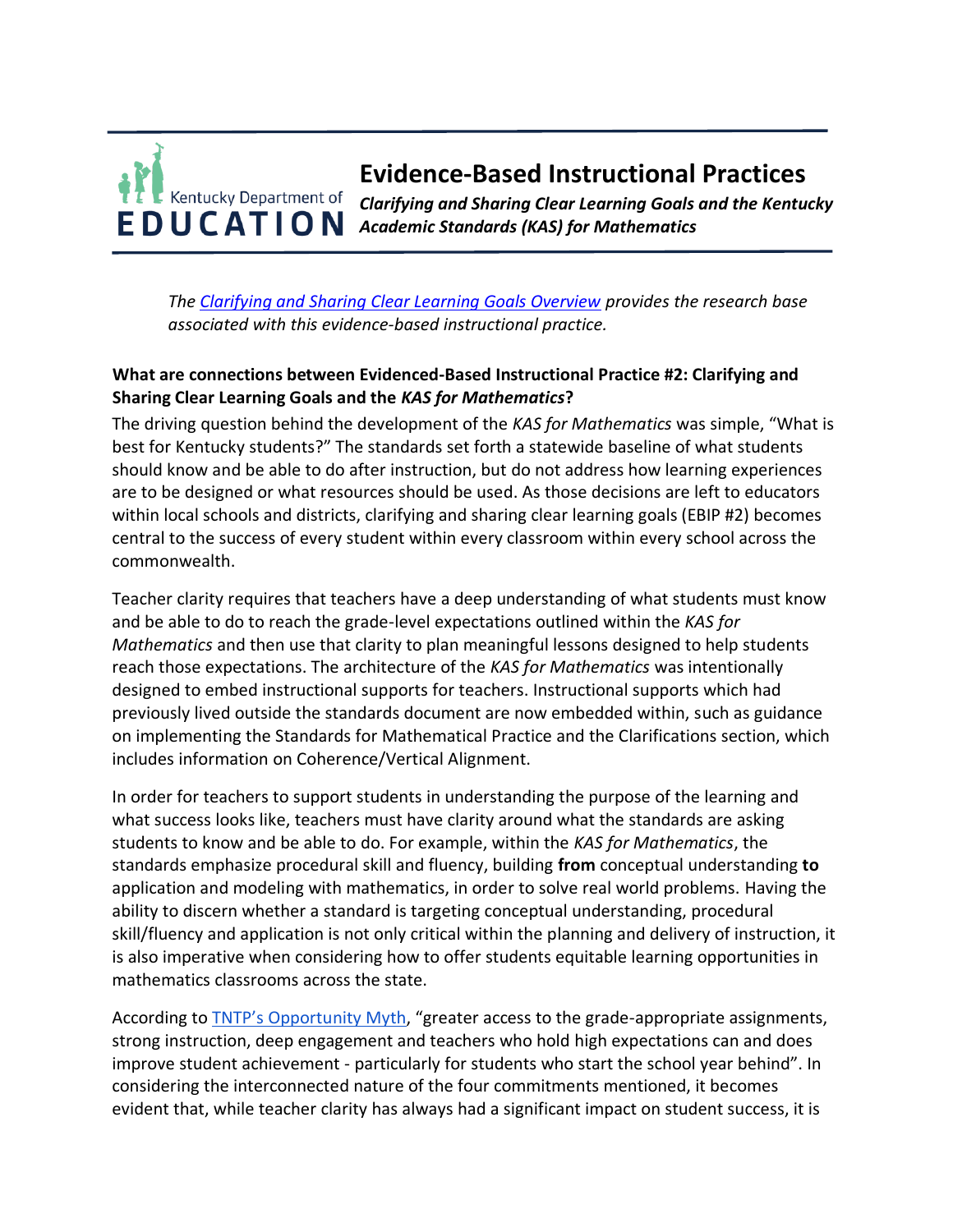perhaps even more valuable now in considering how to address the current challenges schools face. For teachers, whose daily choices influence students' outcomes in the most visible ways, it becomes evident that clarity around the *KAS for Mathematics* is central to achieving "what is best for Kentucky students."

**What are planning considerations for the successful implementation of the Evidenced-Based Instructional Practice #2: Clarifying and Sharing Clear Learning Goals to ensure that all students have equitable access and opportunity to learn the standards contained in the** *KAS for Mathematics***?**

- Develop a thorough understanding of grade-level standards. Within mathematics, the [Breaking Down a Standard r](https://kystandards.org/standards-resources/mathematics-resources/breaking-down-a-mathematics-standard/)esource highlights the role each component within the *KAS for Mathematics* plays in answering the question, **"What do we expect our students to learn?"** by guiding educators through thinking about the following:
	- What is the **domain/conceptual category/big idea**? What is the broader **cluster** level understanding the standard plays a role in building?
	- The Standards for Mathematical Content are a balanced combination of conceptual understanding, procedural skill/fluency and application. What is the target of the standard?
		- **Conceptual understanding** refers to understanding mathematical concepts, operations and relations. Conceptual understanding is more than knowing isolated facts and methods; students should be able to make sense of why a mathematical idea is important and the kinds of contexts in which it is useful. Conceptual understanding allows students to connect prior knowledge to new ideas and concepts.
		- **Procedural skill and fluency** is the ability to apply procedures accurately, efficiently, flexibly and appropriately. It requires speed and accuracy in calculation while giving students opportunities to practice basic skills. Students' ability to solve more complex application and modeling tasks is dependent on procedural skill and fluency.
		- **Application** provides a valuable context for learning and the opportunity to solve problems in a relevant and a meaningful way. It is through realworld application that students learn to select an efficient method to find a solution, determine whether the solution(s) makes sense by reasoning and develop critical thinking skills.
	- What **specific representations or strategies** need to be considered when planning instruction around the standard? Are there **possible misconceptions**  that will need to be addressed during instruction?
	- To emphasize the cohesiveness of the K-12 standards, the **Coherence/Vertical Alignment** indicates a mathematics connection within and across grade levels.
		- How does this standard build off of prior learning?
		- How does this standard support future learning?
		- How does this standard connect to other standards, other clusters or domains?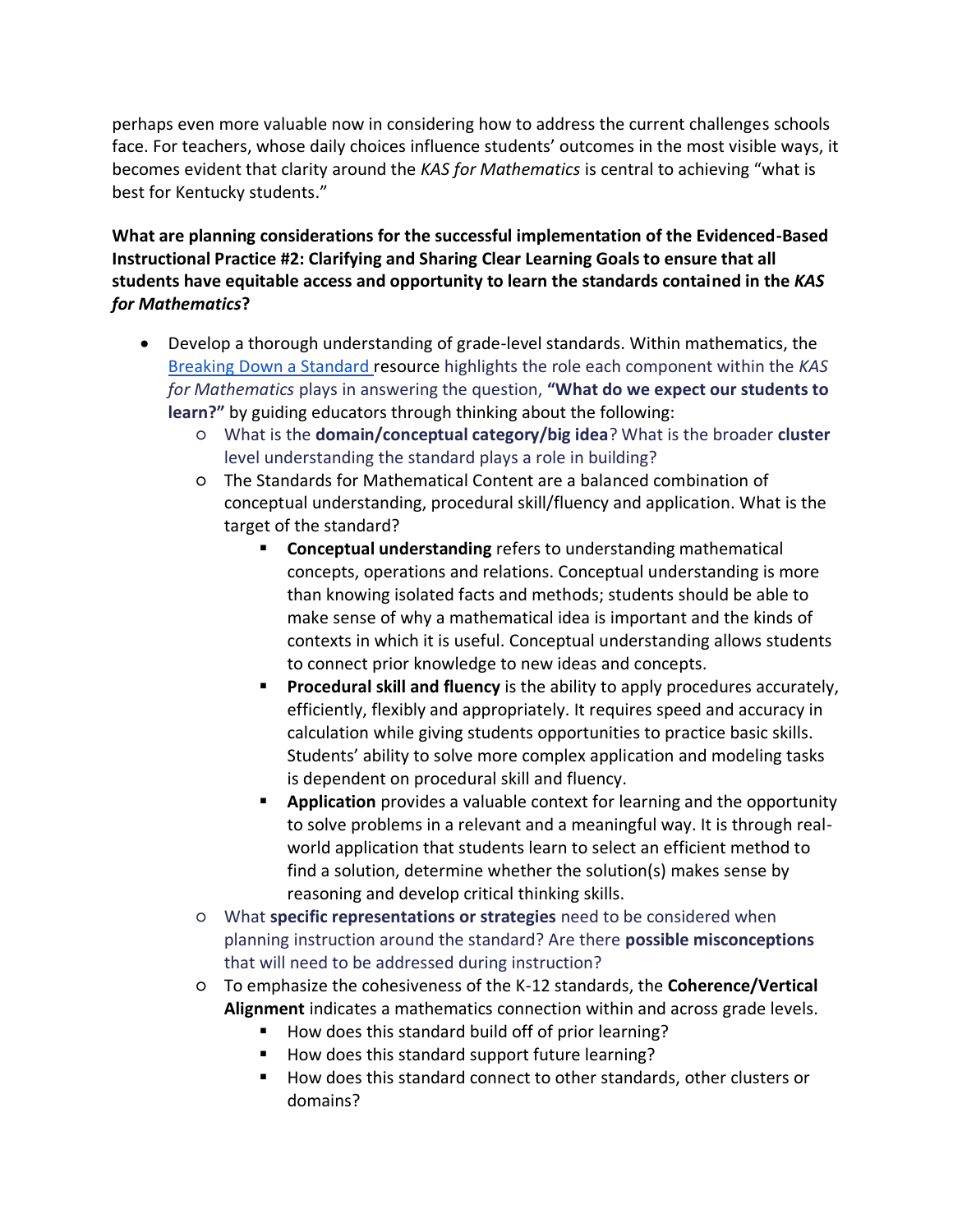- The standards emphasize the importance of the **standards for mathematical practice**; whereby, equipping students to reason and problem solve. How are students engaging in the standards for mathematical practice as they learn this content?
- Establish a physical and social environment in your classroom that builds respectful relationships and enables effective discussion. This will allow students to feel comfortable providing input when participating in class discussions around developing success criteria. For a more in-depth discussion around establishing the learning environment in mathematics, see [EBIP #1.](https://education.ky.gov/curriculum/standards/kyacadstand/Documents/EBIP_1_Mathematics.pdf)
- Plan learning experiences that are strongly aligned to the *KAS for Mathematics*. Assignments should:
	- Align with the expectations defined by grade-appropriate standards.
	- Provide meaningful opportunities for students to engage in the standards for mathematical practices.
	- Give students an authentic opportunity to connect content standards to realworld issues and/or contexts.
- Reflect on the alignment of learning experiences to the expectations of the *KAS for Mathematics* to identify any instructional implications.
	- Is the learning experience already strongly aligned to the standards?
	- If not:
		- Could minor revisions improve the alignment?
		- Could another learning experience fill the gaps that showed up when examining this assignment?
		- Are learning experiences balanced when considered collectively?

## **What strategies and resources can support the implementation of Evidence-Based Instructional Practice #2: Clarifying and Sharing Clear Learning Goals within the** *KAS for Mathematics?*

# *Brain Research and the Need for Clear Learning Goals:*

When students believe they can be successful at a particular task or assignment, they are more likely to persist in their work, especially in the face of a challenge. For more information on the importance of supporting productive struggle and focusing learning by establishing mathematics goals, visit:

- NCTM's *[Effective Mathematics Teaching Practices](https://education.ky.gov/curriculum/standards/kyacadstand/Documents/Effective_Mathematics_Teaching_Practices_NCTM.docx)*
	- NCTM's landmark publication *[Principles to Actions](http://www.nctm.org/store/Products/Principles-to-Actions--Ensuring-Mathematical-Success-for-All/)* connects research with practice. The teaching of mathematics is complex. It requires teachers to have a deep understanding of the mathematical content that they are expected to teach and a clear view of how student learning of that mathematics develops and progresses across grades.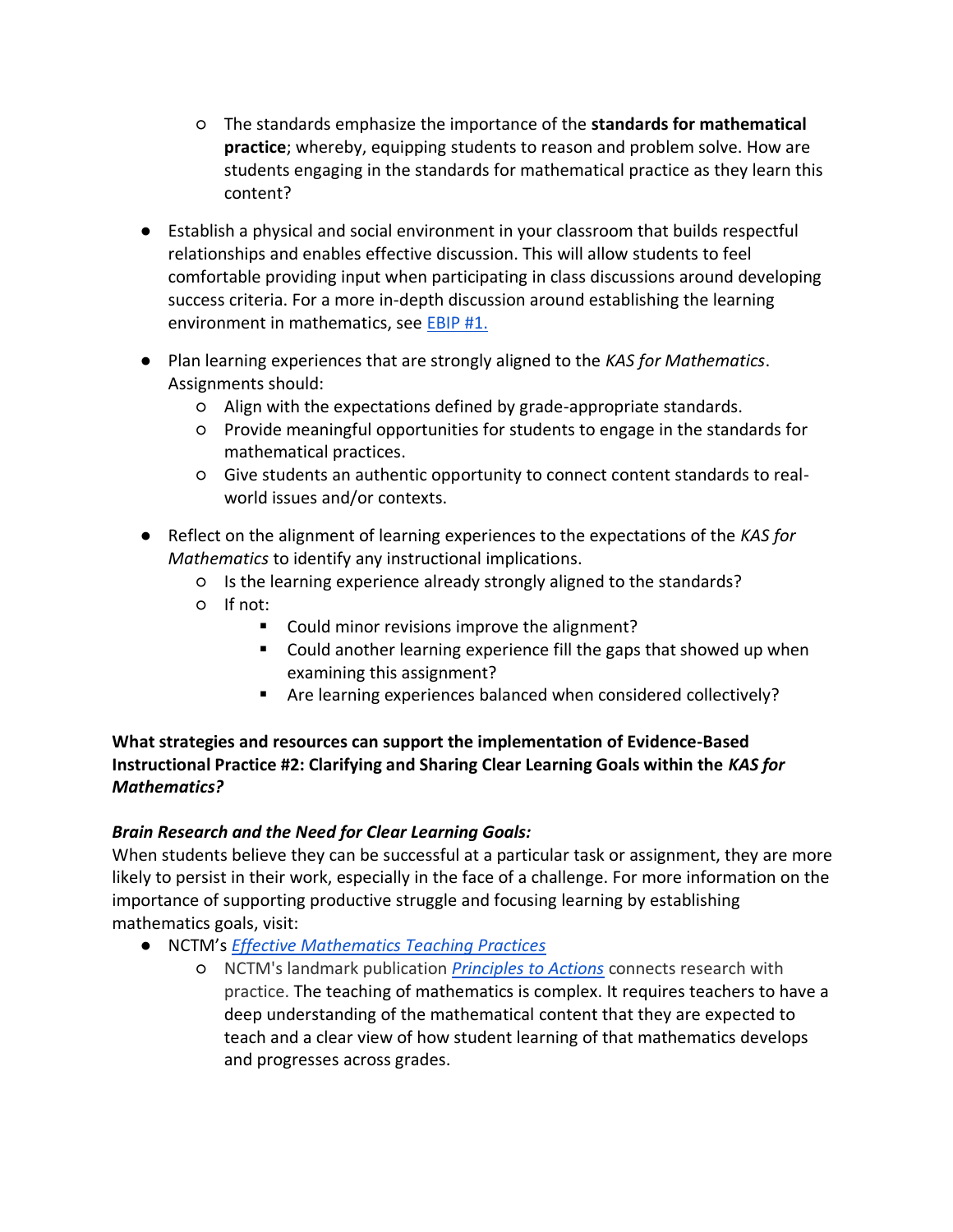#### *Starting with Teacher Clarity*

When teachers focus on the activities students will do without a clear understanding of the intended learning, it is unlikely students will learn what they need to learn (Wiliam & Leahy, 2015). For more information on developing standards-aligned instruction, visit:

- KDE's *[Getting to Know the KAS for Mathematics Module](https://kystandards.org/standards-resources/mathematics-resources/math-pl-modules/) specifically Section 1D and 1E*
	- Included are a [Facilitator's Guide](https://education.ky.gov/curriculum/standards/kyacadstand/Documents/Facilitators_Guide_Getting_to_Know_the_KAS_for_Mathematics.pdf) that provides suggestions for structuring each section of Module 1, recommended activities to prompt meaningful investigation of the *KAS for Mathematics* and guidance on talking points to use with the provided slideshows. Additional resources needed to engage with this module are the accompanying [PowerPoint](https://kystandards.org/wp-content/uploads/2019/06/Module_1_Getting_to_Know_the_Kentucky_Academic_Standards_for_Mathematics.pptx) and [Module at a Glance.](https://kystandards.org/wp-content/uploads/2019/04/Module_1_At_a_Glance_Mathematics.pdf) The discovery tasks with Section 1D (Connecting with the Content) and Section 1E (Coherence Card Sort) might be particularly powerful for teachers to engage in as the conversations around grade level standards and the degree to which the sample assignments align to those standards can be especially impactful.
- KDE's *[Breaking Down a Standard Resource](https://kystandards.org/standards-resources/mathematics-resources/breaking-down-a-mathematics-standard/)*
	- Designed to mirror the architecture of the *KAS for Mathematics,* the Breaking Down a Standard resource serves to guide educators through taking a deeper look at a specific standard in order to better understand the instructional implications and how those will impact student learning. Annotated samples are available for each grade level (K-8) and each conceptual category for high school.

# *Establishing Student Clarity and Developing Student Understanding of the Learning Goals and Success Criteria:*

Once teachers have gained clarity on what students need to know and be able to do to meet the standards' expectations, they must help students develop that same level of understanding. It is in the assignment that the teacher translates the learning goal into action for the student. For more information on designing learning experiences which "embody" the learning goal visit:

- KDE's *[Mathematics Assignment Review Protocol](https://kystandards.org/standards-resources/mathematics-resources/mathematics-assignment-review-protocol/)*
	- A protocol intended to help teachers, leaders, and other stakeholders answer the question, "Does this task give students the opportunity to meaningfully engage in worthwhile grade- appropriate content?" Note: This protocol is designed to guide participants through the process of reviewing a single task/assignment. Annotated samples are available for each grade level (K-HS).
- KDE's [Grade Level Samples: Breaking Down a Standard and Assignment Review Protocol](https://kystandards.org/standards-resources/mathematics-resources/math-pl-modules/gls_uts_arp/) 
	- This digital professional learning experience provides guidance on how to utilize the [Breaking Down a Standard](https://kystandards.org/standards-resources/mathematics-resources/breaking-down-a-mathematics-standard/) resource and how the [Assignment Review](https://kystandards.org/standards-resources/mathematics-resources/mathematics-assignment-review-protocol/)  [Protocol](https://kystandards.org/standards-resources/mathematics-resources/mathematics-assignment-review-protocol/) might serve as a next step for teachers seeking clarity around a standard. Annotated samples are made available for each of the resources mentioned above per grade level (K-8) and each conceptual category for high school.
- KDE's *[Student Assignment Library](https://kystandards.org/standards-resources/sal/)*
	- The Student Assignment Library provides examples of student tasks that are weakly, partially and strongly aligned to standards. The assignments can be used with the Assignment Review Protocol to develop a better understanding of the